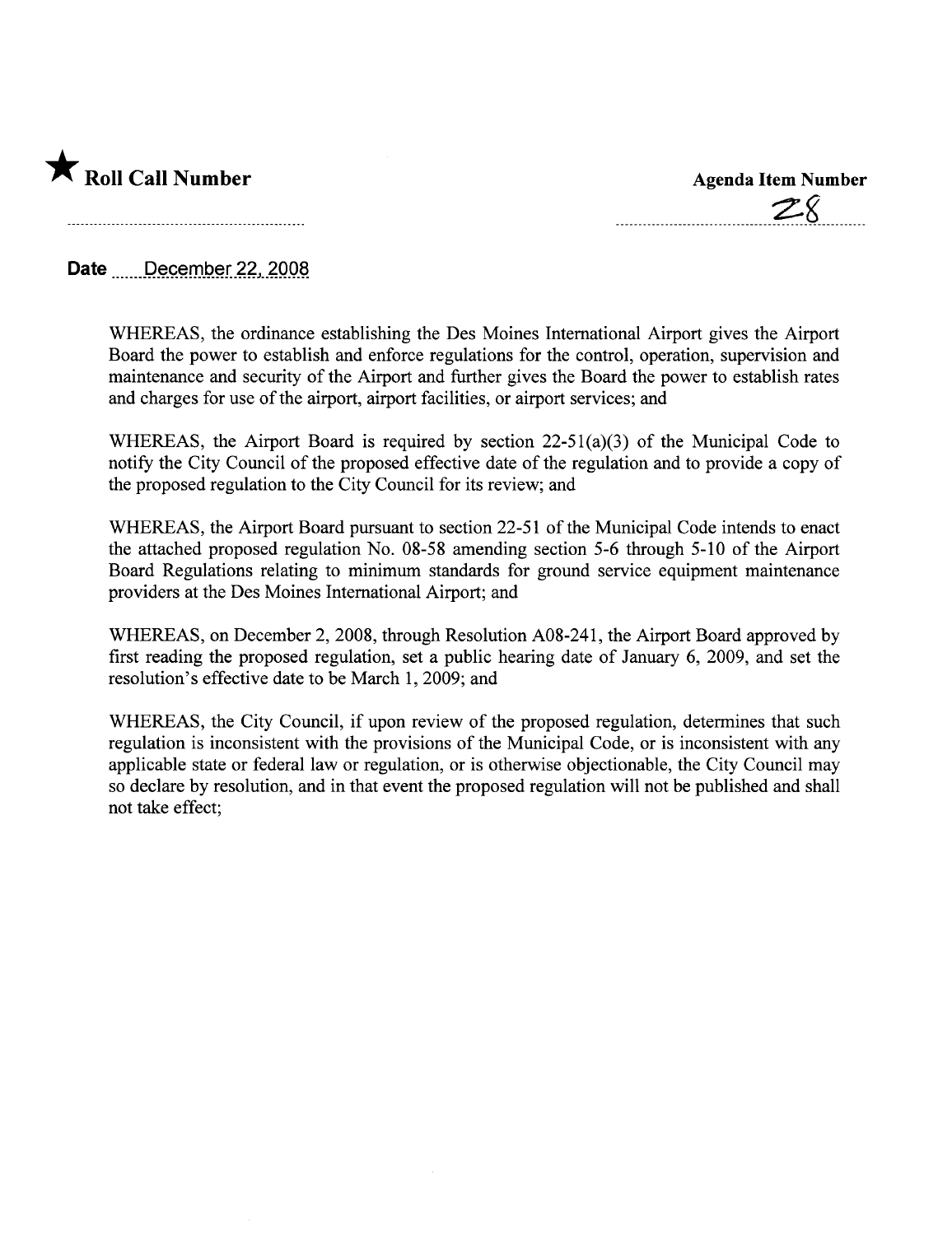

 $28$ 

Date *m....December 22, 2008* 

NOW THEREFORE, BE IT RESOLVED BY THE CITY COUNCIL OF DES MOINES, IOWA:

That the attached communication from the Chairperson of the Des Moines International Airport Board submitting proposed Airport Board Regulation No. 08-58 and duly notifying the Council of the proposed effective date of March 1,2009, for the regulation is hereby received and filed.

Moved by to adopt.

FORM APPROVED:

David A. Ferree Assistant City Attorney

| <b>COUNCIL ACTION</b> | <b>YEAS</b> | <b>NAYS</b> | <b>PASS</b> | <b>ABSENT</b>   | <b>CERTIFICATE</b>                                                                                                                                                                                         |
|-----------------------|-------------|-------------|-------------|-----------------|------------------------------------------------------------------------------------------------------------------------------------------------------------------------------------------------------------|
| <b>COWNIE</b>         |             |             |             |                 |                                                                                                                                                                                                            |
| <b>COLEMAN</b>        |             |             |             |                 | I, DIANE RAUH, City Clerk of said City<br>hereby certify that at a meeting of the City<br>Council of said City of Des Moines, held on<br>the above date, among other proceedings<br>the above was adopted. |
| <b>HENSLEY</b>        |             |             |             |                 |                                                                                                                                                                                                            |
| <b>KIERNAN</b>        |             |             |             |                 |                                                                                                                                                                                                            |
| <b>MAHAFFEY</b>       |             |             |             |                 |                                                                                                                                                                                                            |
| <b>VLASSIS</b>        |             |             |             |                 |                                                                                                                                                                                                            |
| <b>MEYER</b>          |             |             |             |                 | IN WITNESS WHEREOF, I have hereunto set<br>my hand and affixed my seal the day and<br>year first above written.                                                                                            |
| <b>TOTAL</b>          |             |             |             |                 |                                                                                                                                                                                                            |
| <b>MOTION CARRIED</b> |             |             |             | <b>APPROVED</b> |                                                                                                                                                                                                            |
|                       |             |             |             | <b>Mayor</b>    | <b>City Clerk</b>                                                                                                                                                                                          |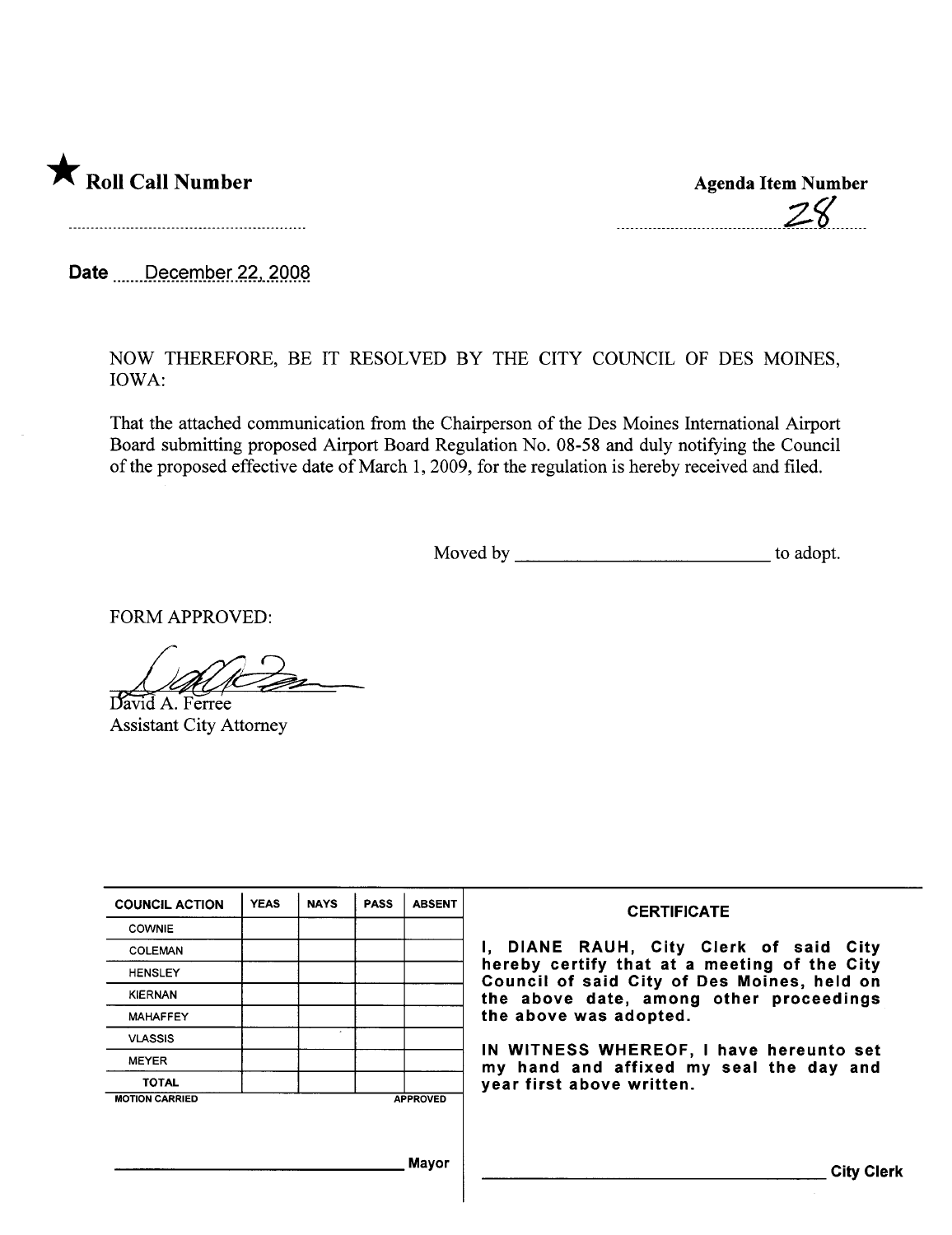| m<br>.,<br>÷ |
|--------------|
|--------------|

Agenda Item

December 22, 2008 Roll Call #

The Honorable Mayor and Members of City Council 400 Robert D. Ray Dr Des Moines, IA 50309

## RE: Proposed Airport Regulation No. 08-58, Minimum Standards for Ground Service Equipment Maintenance Operators

Dear Mayor and Members of the City Council:

The City Council created the Airport Board under Iowa Code chapter 392 for the purose of governing the operation of the Des Moines International Airport. The Council has delegated power to the Board to establish regulations for the control, operation, supervision, maintenance, and security of the Airport.

At its meeting of December 2, 2008, the Airport Board approved the first reading of a resolution that would adjust the minimum standards for all ground service equipment maintenance operators.

The Airport is required by Federal Aviation Regulations to have agreements with all paries conducting business on the Airport, including ground equipment maintenance operators. On May 4, 2004, through Resolution No. A04-76, the Board approved for the first time Sections 5-6 through 5- 10, which established minimum standards in this area.

As commercial service airlines continue to modify their business models, they now typically contract with service providers to provide repair and servicing for ground equipment such as luggage carts and tugs. The previous set of standards adopted in 2004 included several requirements that appear outdated given 1) the curent state of the airline and insurance industries and 2) the terms and conditions in the recently approved Signatory Airline Agreement. The proposed changes to the regulations will correct these deficiencies. Changes to the insurance article (Section 5-7) were recommended by the City's Risk Manager. Among the other changes is a clarification that the ground equipment maintenance operator needs to have a contractual relationship with an airport tenant (most likely an airline or FBO).



DES MOINES INTERNATIONAL AIRPORT DEPARTMENT OF AVIATION 5800 FLEUR DRIVE, ROOM 201 DES MOINES, IOWA 50321-2854 (515) 256-5\00

> **ALL-AMERICA CITY** 1949, 1976, 1981<br>2003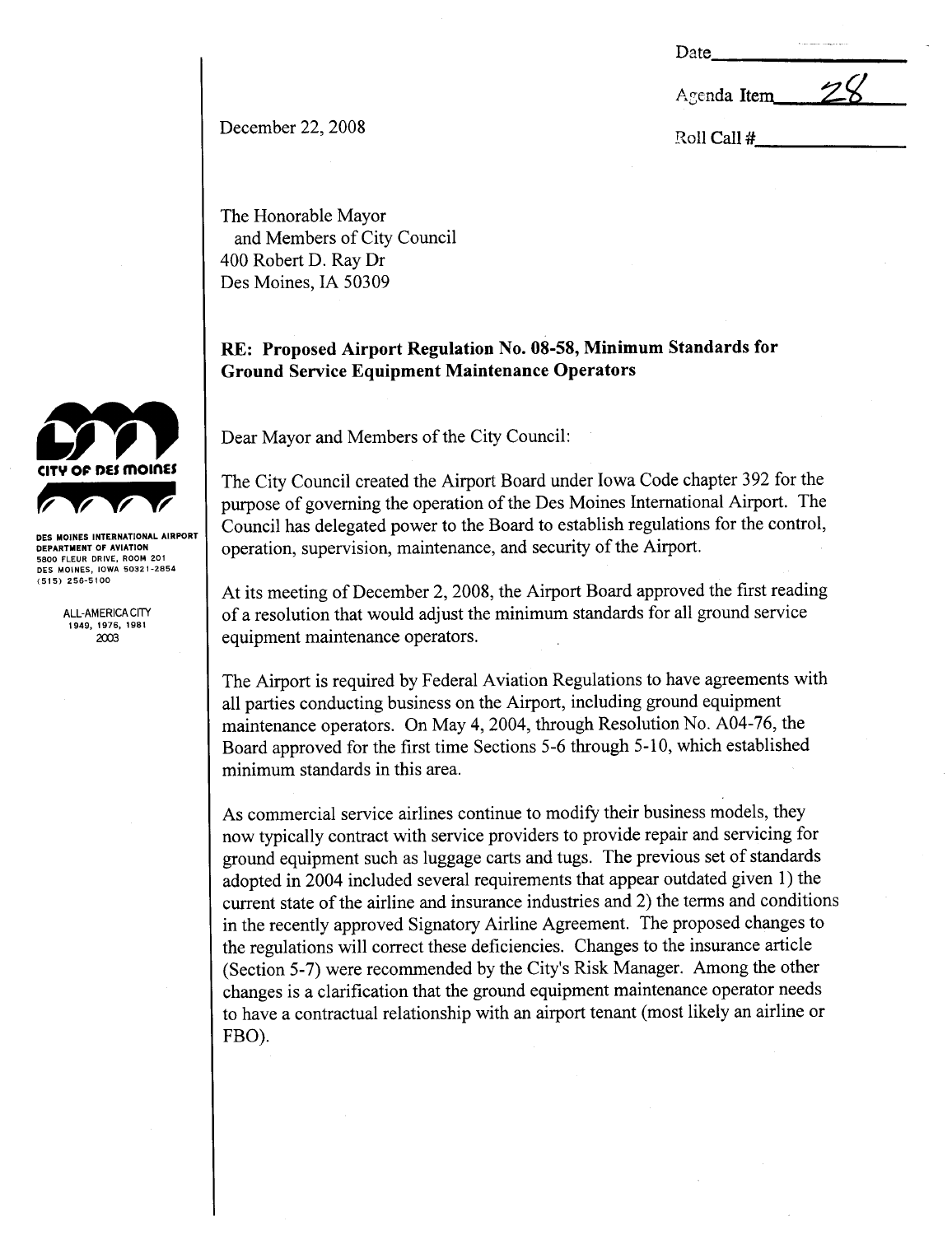Honorable Mayor and Members of City Council December 22, 2008 Page 2 of 2

The Airport Board, pursuant to the ordinance regarding its establishment, is required to file proposed revisions of Regulations with the City Clerk and to publish both a notice of intent to adopt the Regulation, as well as the time and place of a public hearing. The Airport Board is further required to notify the City Council of the proposed effective date of the Regulation and provide a copy of the Regulation to the City Council for its review, as well as to hold a public hearing on the proposed Regulation. The Board then must adopt the Regulation by Board Resolution and have the City Clerk publish it prior to its effective date, which is in this case March 1,2009. The Airport Board plans to conduct a public hearing on this item at its regularly-scheduled meeting of January 6, 2009.

Z<sup>o</sup>

The Board herewith submits for City Council information and review, the proposed Regulation pursuant to Section 22.51 of the Municipal Code.

Sincerely, -- ..\_.~ Pers James W. Erickson

**Airport Board Chairperson** 

JWE:trs

Enclosure

cc: Richard A. Clark, City Manager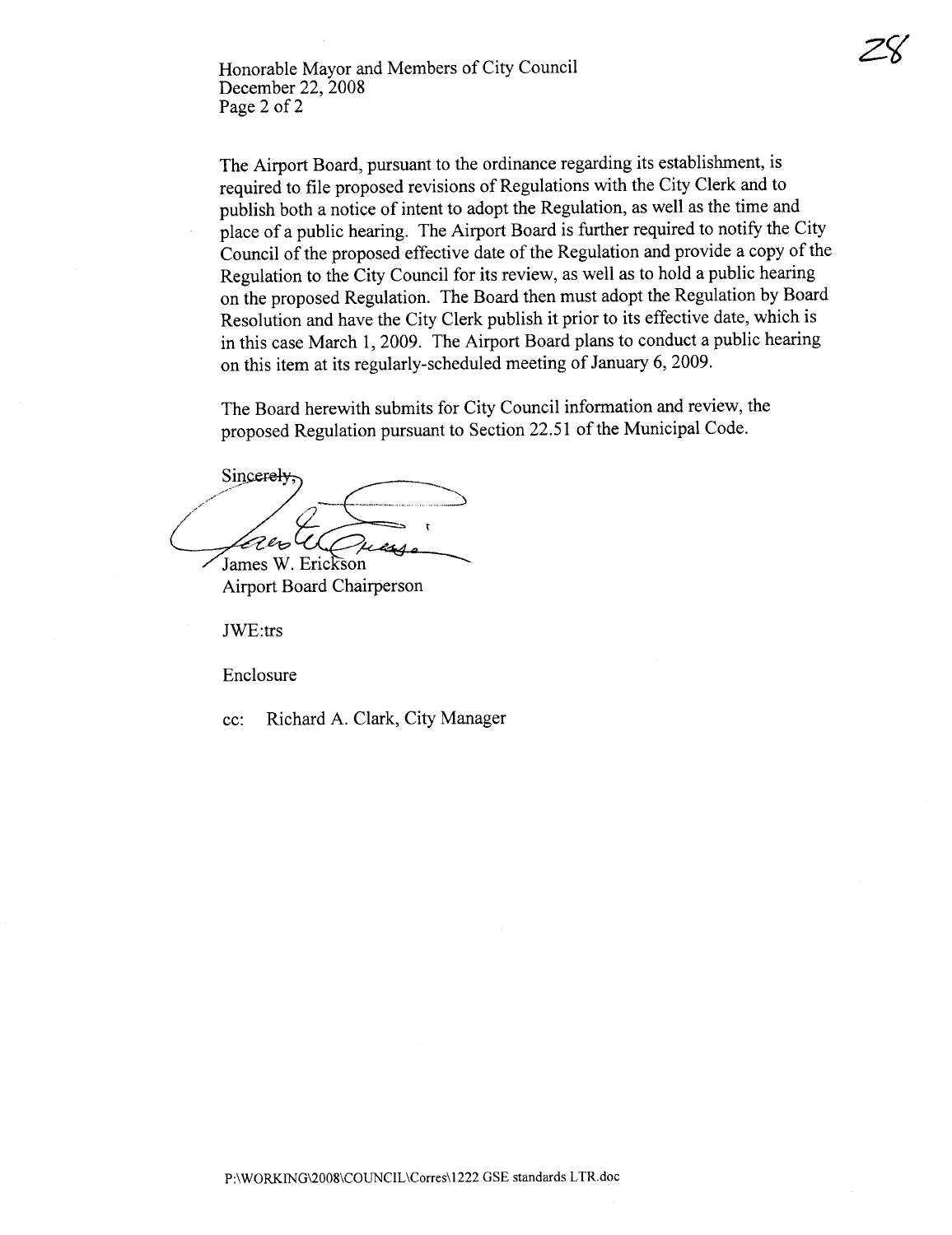# 5-6. AGREEMENT REQUIRED - GROUND EQUIPMENT MAINTENANCE OPERATOR.

No ground equipment maintenance operator shall be allowed to operate at the airport without obtaining and keeping current an annually renewable permit issued by the City. Additionally. a ground equipment maintenance operator must enter into written agreements with customers and clients for the provision of services on the airport. A ground equipment maintenance operator may not perform services for a customer or client on the airport until it has submitted the agreement to the Aviation Director. received the Aviation Director's approval of the agreement and filed a copy of the final, executed agreement with the Aviation Director. Customers or clients are limited to airport tenants only.

The ground equipment maintenance operator will provide certification in writing from the customer or client that the operator is qualified and properly trained to perform the service required. an agreement between the city and the ground equipment maintenance operator. In addition to space rental fees, the agreement shall provide that a percentage of the gross revenues received by the ground equipment maintenance operator, as compensation for servioes performed at the airport shall be paid to the city. The agreement shall provide for the ground equipment maintenance operator to act as the city's agent for the collection of fees and/or information necessary for the invoicing of fees by the city.  $(08-58)$   $(04-44)$ 

## 5-7. FINANCIAL STATUS AND LIABILITY.

- (a) Operator shall purchase. and maintain in continuous effect, Worker's Compensation Insurance. Employer's Liability Insurance. Commercial General Liability Insurance and Automobile Liability Insurance. including all coverages and limits. as specified in the operator's permit with the City.
- (b) Operator's General Liability and Automobile Liability Insurance policies shall include the additional insured, governmental immunities and cancellation and nonrenewal endorsements as specified in the operator's permit with the City.
- (c) Operator shall not commit any act which could invalidate any policy of insurance required in operator's permit with the City.
- (d) Operator shall defend. indemnify and hold harmless the City in accordance with the indemnification requirements included in operator's permit with the City.
- (e) Operator shall waive subrogation against the city in accordance with the waiver of subrogation included in operator's permit with the City.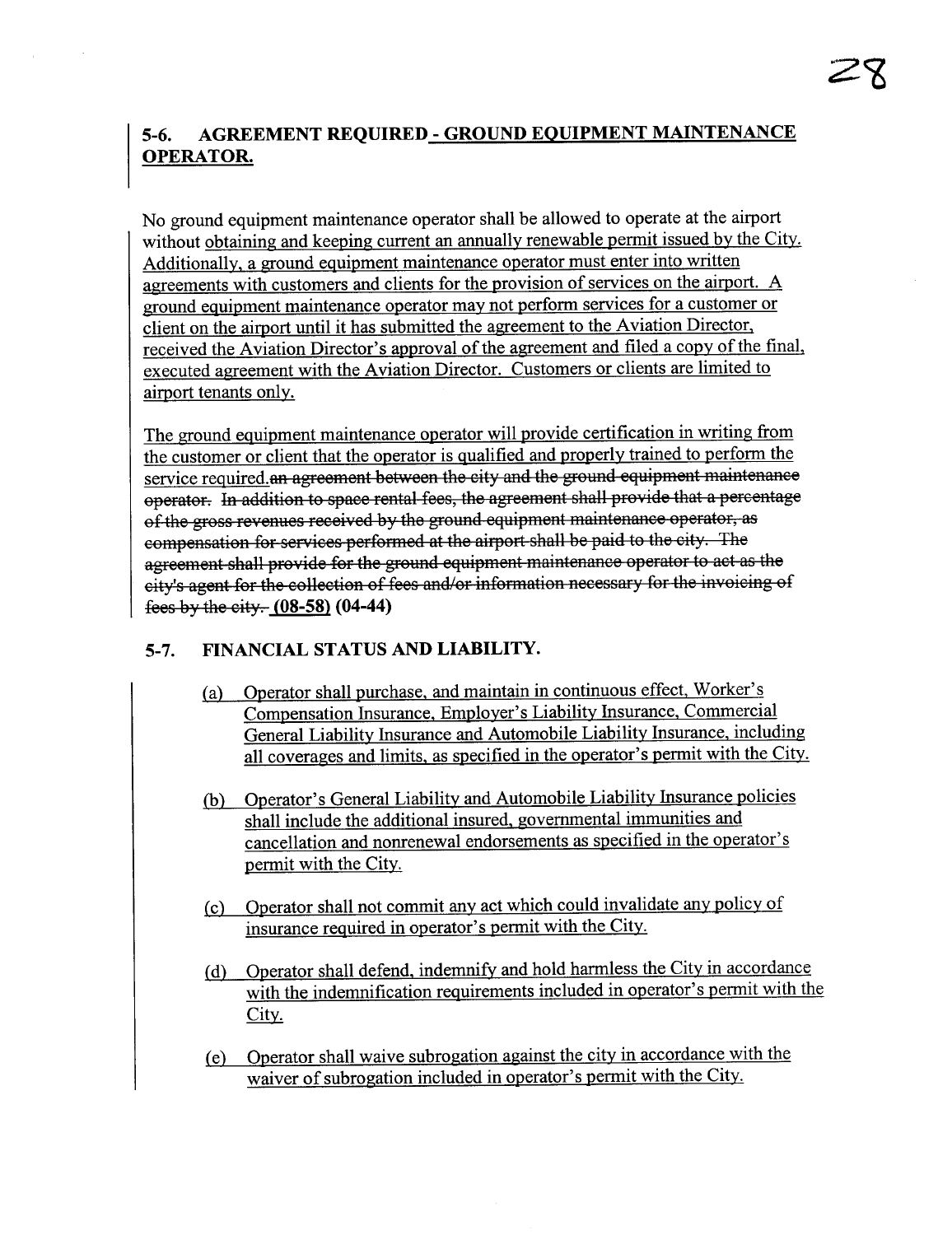(a)A ground equipment maintenance operator proposing to enter into an agreement with the city at the airport must demonstrate financial solvency and integrity of business activity to the satisfaction of the city.

(b)Ground equipment maintæance operators haying an agreement with the city shall obtain and maintain continuously in effect insurance as follows:

(1)8ingle limit bodily injury and propery damage liability insurance in the minimum amount of \$50,000,000.00.

(2) Automobile liability insurance in the amount of \$1,000,000.00.

(3) The city shall be named as an additional insured on any such policy and shall receive written notice of cancellation, termination or change of such insurance at least 30 days before the effective date of any such event.

(4)Each ground equipment maintenance operator shall indemnify and hold harmless the city of and from all claims of liability for personal injury, death, or property damage resulting from its operations on the airport. (08-58) (04-44)

# 5-8. MINIMUM FACILITY REQUIREMENTS.

A ground equipment maintenance operator is not required to lease or construct a building for its operation, but shall demonstrate to the satisfaction of the City the safety and environmental compliance of the proposed operation. However, if If it does construct a building, it shall meet the requirements set forth in Section 5-9. (08-58) (04-44)

(a) All <u>work performed by ground equipment maintenance</u> operator must performed in areas identified as either. 1) a ground service equipment parking area or. 2) an area exclusively leased to an Airport tenant. Either such area must otherwise be fully compatible with such activities and acceptable under applicable building codes. laws. and regulations.

(b) No maintenance activities are allowed in the East Cargo Building (#5).

## 5-9. CONSTRUCTION REQUIREMENTS.

(a) All required construction, including but not limited to officially areas, restroom facilities and cargo areas, of a ground equipment maintenance operator shall be in accordance with design and construction standards approved by the aviation director and in accordance with city codes and ordinances.

(b) All buildings shall be fireproof and of metal or masonry construction.